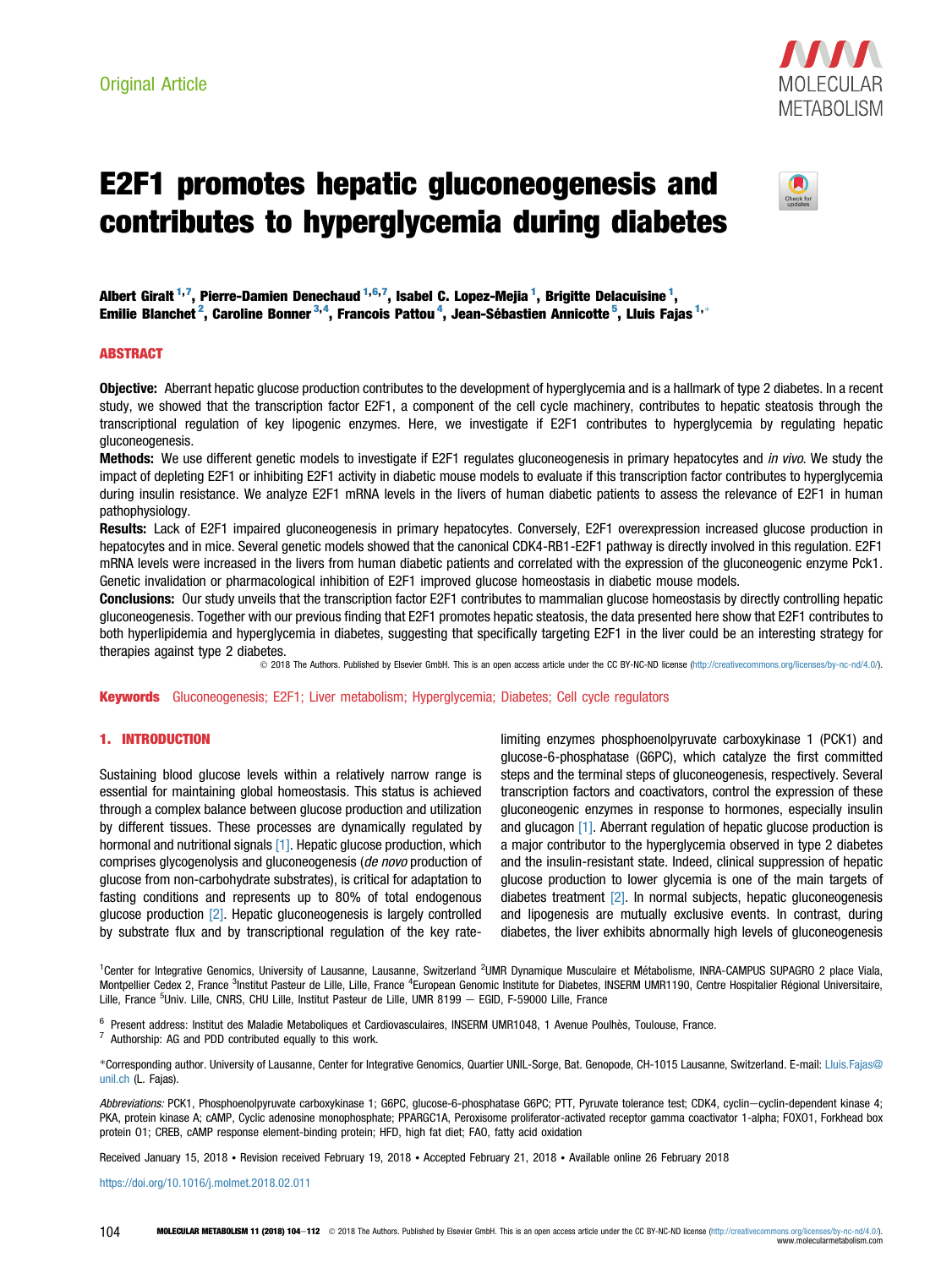

as well as high levels of cholesterol and triglyceride synthesis, resulting in both dyslipidemia and hyperglycemia. This highlights the apparent paradox of selective insulin resistance in the liver [\[3\]](#page-8-0). Although some explanations have been proposed, this phenomenon is not yet fully understood [\[4,5\]](#page-8-0).

E2F transcription factors are the downstream effectors of distinct signaling cascades that regulate the expression of genes involved in cellular homeostasis. In proliferating cells, E2F target genes include effectors of DNA replication, mitosis, DNA repair, and apoptosis [\[6\]](#page-8-0). E2Fs exist either as heterodimers associated with dimerization partner (DP) proteins or within larger complexes, including members of the retinoblastoma family of proteins (pRBs). In general, the association of E2Fs with pRB family members induces the repression of their target genes. When phosphorylated by active cyclin-cyclin-dependent kinase (CDK) complexes, pRBs are released, enabling E2Fs to drive transcriptional activation [\[6\]](#page-8-0).

We have previously demonstrated that E2F1, the first member of the E2F family to be described and studied extensively, has important metabolic functions beyond the control of the cell cycle in nonproliferating cells  $[7-9]$  $[7-9]$ . Studies of the retinoblastoma protein RB1 further support a major role of E2F1 in metabolism [\[10\]](#page-8-0). In recent studies, we showed that E2F1 is essential for controlling liver metabolism, regulating cholesterol uptake and promoting lipid synthesis through transcriptional regulation of key lipogenic enzymes [\[11,12\]](#page-8-0). We also highlighted that widely used animal models of non alcoholic fatty liver disease (NAFLD) had increased levels of E2f1 expression and activity in the liver [\[12\]](#page-8-0). Here, we demonstrate that E2F1 contributes to mammalian glucose homeostasis through the control of hepatic glucose production. Importantly, our results indicate that E2F1 is critical for inducing hyperglycemia in type 2 diabetes. This suggests that reducing E2F1 activity could protect against obesity-induced hyperglycemia.

#### 2. MATERIALS AND METHODS

Animal experiments. C57BL/6J mice were purchased from Janvier Labs (Le Genest-Saint-Isle, France).  $E2f1^{-/-}$  (B6; 129S4-E2f1tm1Meg/J) mice and  $db$  mice (Janvier Labs) were crossed to obtain  $db/db$ ;  $E2f1^{+/-}$  mice.  $E2F1^{tq/+}$  mice harboring the Rosa26loxP-LacZ-LoxP-E2F1 conditional expression cassette were obtained from Ulrike Ziebold (MDC, Berlin, Germany) [\[13\]](#page-8-0). *E2F1<sup>tg/+</sup>* mice were crossed with Alb-cre<sup>+</sup> mice to obtain E2F1<sup>tg/+</sup> Alb-Cre<sup>+</sup> mice and their control littermates  $E2F1^{tg/+}$  Alb-Cre mice.  $E2f1^{t/f/l}$  mice (Taconic Biosciences, NY, USA) were crossed with  $Alb\text{-}cre^+$  mice to obtain  $E2f1^{f\#f}$  Alb-Cre<sup>+</sup> (E2f1-LKO) and their control littermates  $E2f1^{f\#f}$  Alb-Cre<sup>-</sup> mice. Mice were housed under a 12-hour light/dark cycle and sacrificed as indicated. For high fat diet (HFD) experiments, mice were fed during 12 or 16 weeks, as indicated, with a HFD (2127, Kliba Nafag or TD06414, Envigo). For pharmacological inhibition of E2F, during the last 10 days of the HFD, mice were gavaged daily with 40 mg/kg of E2F inhibitor HLM006474 (324461, Merck-Millipore) or vehicle. For Pyruvate tolerance test (PTT), mice were fasted overnight and injected with pyruvate (1 g/kg). For insulin tolerance test (ITT), mice were fasted for 6 h and injected with insulin 0.75 U/kg (Actrapid, Novonordisk). Blood glucose was determined using a glucometer and glucose strips (Accu-Chek Aviva, Roche). Serum levels of lactate dehydrogenase, ALT and AST were measured by the Mouse Metabolic Facility of the University of Lausanne. All animal experiments were performed according to Swiss animal welfare laws and were approved by the Canton of Vaud SCAV (authorization VD2627 and VD3046).

Cell culture. HepG2 cells were obtained from the American Type Culture Collection (ATCC).  $E2F1^{-/-}$  HepG2 cells were described here [\[11\]](#page-8-0). Primary hepatocytes were isolated as previously described [\[14\]](#page-8-0). Primary hepatocytes were isolated from C57Bl/6J mice,  $E2f1^{-/-}$  mice (B6; 129S4-E2f1<sup>tm1Meg</sup>/J), E2F1<sup>tg/+</sup> crossed with  $AbI-Cre^+$  mice,  $Rb1^{f\#f}$  mice (B6,129-Rb1 $f^{f\#3Ty}/J$ ) crossed with Abl-Cre<sup>+</sup> mice, Cdk4<sup>-/</sup> mice, and  $CdK4^{R24C/R24C}$  mice [\[15\]](#page-8-0) and their respective control mice. C57Bl/6J hepatocytes were not used as controls for mutant hepatocytes. Mouse hepatocytes were isolated, cultured, and infected with adenoviruses Ad-GFP and Ad-E2F1, as previously described [\[12,14\]](#page-8-0). For mRNA expression experiments, primary hepatocytes were treated for 3 h with 10  $\mu$ M Forskolin (Cat. F6886, Sigma-Aldrich) or vehicle (DMSO). For glucose production experiments, hepatocytes were rinsed twice with PBS and cultured in media without glucose, glutamine, and phenol red (Cat. A14430, Life Technologies) supplemented with 10 mM sodium lactate, 1 mM sodium pyruvate, and forskolin (10  $\mu$ M). After 6 h, media was collected for glucose quantification (Cat. GAGO20,

Sigma-Aldrich) and proteins were quantified for normalization. Real-time quantitative PCR analysis. Total mRNA was extracted from 20 to 30 mg of mouse liver or cultured cells using an RNeasy kit (Cat: 74106, Qiagen) according to the manufacturer's protocol. One microgram of the RNA was subsequently reverse-transcribed and quantified via real-time quantitative PCR using an ABI 7900HT instrument. Gene expressions were determined using the delta Ct method or the standard curve method normalized housekeeping gene ribosomal protein S9 (RS9) levels. The complete list of primers is presented in Supplemental Table 2.

Seahorse analyses. Mitochondrial function was determined with an XF-24 extracellular flux analyzer (Seahorse Bioscience). Oxygen consumption Rate (OCR) was measured in control and mutant hepatocytes that were seeded in an XF 24-well cell culture microplate 16 h before the experiment. OCR was expressed as pmol of O2 per minute and was normalized by protein content. Just before the experiment the cells were washed, and the hepatocyte culture medium was replaced with KHB containing 2.5 mM Glucose and 1.5 mM of carnitine. After measuring baseline OCR as an indication of basal respiration, OCR was measured after an acute injection of 300 µM of palmitate coupled to BSA.

ChIP experiment. ChIP was performed as previously described [\[16\]](#page-8-0). The sheared DNA was immunoprecipitated by an E2F1 antibody (Cat. 3742, Cell Signaling Technology) coupled to magnetic beads. The immunoprecipitated chromatin was washed, reverse cross-linked at 65C overnight and purified using minielute columns (Cat. 28006, Qiagen). Finally, E2F1 DNA binding was quantified via real-time quantitative PCR using an ABI 7900HT instrument.

Immunoblotting. Total protein extract and immunoblot analysis were performed as previously described  $[14]$ . The following antibodies were used: E2F1 (Cat. 3742, Cell Signaling Technology), Ser<sup>780</sup> phosphorylated RB (Cat. 8180, Cell Signaling Technology), RB (Cat.C-15 Santa Cruz Biotechnology), CREB (Cat. 9197, Cell Signaling Technology), Ser<sup>133</sup> phosphorylated CREB (Cat. 9198, Cell Signaling Technology), and beta-ACTIN (Cat. A2066, Sigma-Aldrich).

Human samples. All obese patients included in this study are from the ABOS study (Atlas Biologique de l'Obésité Sévère). This study also included a group of lean and normoglycemic control patients that had surgery for benign and non-inflammatory pathologies. Clinical data were collected at Centre Hospitalier Régional Universitaire de Lille. The protocol concerning the use of biopsies from patients follows French regulations and was approved by the Institutional Ethical Committee of the University of Lille and the Centre Hospitalier Régional Universitaire de Lille (ClinGov NCT 01129297). All patients gave written and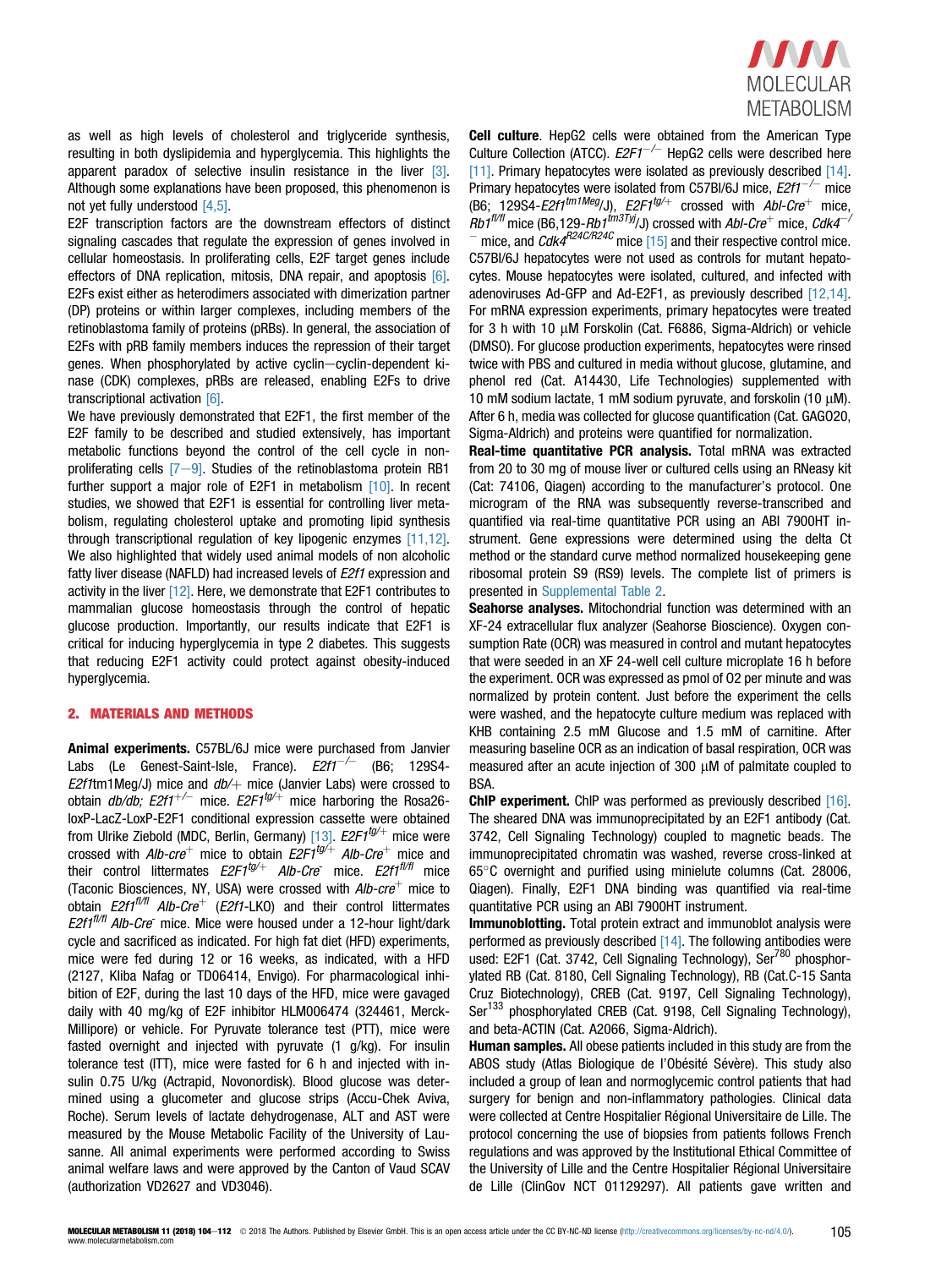informed concern. The obese, type 2 diabetic patients displayed high Hba1c and high HOMA-IR. Metabolic parameters of the two groups are presented in Supplemental Table 1. Liver samples were collected during surgery, within the first 15 min of the procedure, weighed and snap-frozen in liquid nitrogen. Total RNA and protein were extracted from 10 mg of liver samples using the All in One Purification Kit (NorGen Biotek Corp). First-strand cDNA synthesis was performed using 500 ng total RNA as a template and Superscript II reverse transcriptase (Life Technologies) primed with 50 pmol of random hexamers (New England Biolabs). Quantitative real-time PCR was performed using the Bio-Rad MyiQ Single-Color Real-Time PCR Detection System and the Bio-Rad iQ SYBR Green Supermix (Bio-Rad Laboratories). Gene expression was normalized to two housekeeping genes Beta-actin (Actb) and ribosomal protein S9 (RS9).

**Statistical analysis.** All data are expressed as the mean  $+$  SFM except human data. Statistical significance was assessed with unpaired t-test using Prism 7 software (GraphPad Software, La Jolla, CA USA). The correlation analysis was performed using Pearson correlation test. Differences were considered statistically significant at  $P < 0.05$ .

# 3. RESULTS

### 3.1. Lack of E2F1 blunts hepatic gluconeogenesis in hepatocytes

We have recently shown that the cell cycle regulator E2F1 promotes hepatic lipogenesis during insulin resistance. We wondered if E2F1 could participate in glucose production in the liver, a metabolic pathway that is abnormally active in type 2 diabetes. For this purpose, we analyzed the gluconeogenic capacity of primary hepatocytes lacking E2F1. Mouse primary hepatocytes obtained from  $E2f1^{-/-}$  mice and their wild type littermates were treated with forskolin, a protein kinase A (PKA) activator that mimics glucagon action in the liver by increasing cAMP levels, to activate gluconeogenesis. Pck1 and G6pc mRNA expression levels were significantly reduced in  $E2f1^{-/-}$  hepatocytes after forskolin stimulation [\(Figure 1](#page-3-0)A). This led to a decrease in glucose production in *E2f1*-deficient primary hepatocytes ([Figure 1](#page-3-0)B). No differences between the two genotypes were observed in basal conditions, when gluconeogenic gene expression is very low (data not shown). Similarly, depleting E2F1 in HepG2 cells, a human hepatoma cell line, using CRISPR/Cas9 technology resulted in a significant decrease in gluconeogenic gene expression [\(Figure 1C](#page-3-0),D).

Gluconeogenesis is an energy-consuming process that requires intact mitochondrial function. In fasting conditions, fatty acids produced by the lipolysis in white adipose tissue are oxidized in the liver to sustain gluconeogenesis [\[1\].](#page-8-0) We have previously shown that E2F1 regulates oxidative metabolism  $[8]$ . This prompted us to investigate if the decrease in gluconeogenesis observed in  $E2f1^{-/-}$  hepatocytes could be due to a defect in mitochondrial oxidation of fatty acids. Seahorse analyses showed that E2f1-deficient primary hepatocytes presented increased fatty acid oxidation ([Figure 1E](#page-3-0),F), which indicated that the decrease in glucose production observed in  $E2f1^{-/-}$  hepatocytes was not caused by impaired mitochondrial function.

The above findings showed that lack of E2F1 in hepatocytes impairs glucose production due to a decrease in gluconeogenic gene expression.

# 3.2. Overexpression of E2F1 induces gluconeogenesis in primary hepatocytes and in liver

To further examine whether E2F1 may promote gluconeogenesis, we transduced mouse primary hepatocytes with an adenovirus overexpressing human E2F1 (ad-E2F1). E2F1 overexpression markedly increased Pck1 mRNA levels, which led to a concomitant increment in glucose production ([Figure 2](#page-4-0)A,B). In contrast to what was observed in  $E2f1^{-/-}$  hepatocytes, E2F1 overexpression had no major effect on G6pc mRNA levels ([Figure 2](#page-4-0)A). The effect of E2F1 overexpression on gluconeogenesis was completely abrogated in the presence of the PKA inhibitor H89 ([Figure 2A](#page-4-0),B). These results suggested that E2F1 promotes gluconeogenesis in a PKA-dependent manner.

To investigate if E2F1 could promote hepatic gluconeogenesis in vivo, we generated a liver-specific E2F1 overexpressing mouse model by crossing transgenic mice harboring the Rosa26-loxP-LacZ-LoxP-E2F1 conditional expression cassette  $(E2F1^{tg/+}$  mice) [\[13\]](#page-8-0) with Alb-Cre mice. Under Cre recombinase activity, these mice express human E2F1 under the control of the Rosa promoter, which results in a mild increase in hepatic E2F1 protein levels (Suppl. Fig. 1A). When challenged with a pyruvate tolerance test, which reflects hepatic gluconeogenesis, hepatic glucose production increased to a much greater extent in  $E2F1^{tg/+}$  Alb-Cre<sup>+</sup> mice compared to their control littermates ([Figure 2](#page-4-0)C). Remarkably, this increase was not due to a defect in insulin sensitivity (Suppl. Fig. 1B). Similar to what we observed in primary hepatocytes infected with ad-E2F1 ([Figure 2A](#page-4-0)), transgenic mice overexpressing E2F1 in the liver presented higher hepatic Pck1 mRNA levels, but no changes in G6pc mRNA [\(Figure 2D](#page-4-0)). In addition, primary hepatocytes isolated from  $E2F1^{tg/+}$  Alb-Cre<sup>+</sup> mice presented the same pattern of gluconeogenic gene expression, and increased glucose production [\(Figure 2E](#page-4-0),F). No differences were observed in terms of fatty acid oxidation (Suppl. Fig. 1C-D). Altogether, these results showed that increasing E2F1 levels in the liver is sufficient to promote hepatic gluconeogenesis in vivo.

We next performed chromatin immunoprecipitation (ChIP) to examine whether E2F1 is recruited to the promoters of aluconeogenic genes. Immunoprecipitation of endogenous E2F1 from the livers of mice led to an enrichment of the proximal region of the Pck1 promoter [\(Figure 2](#page-4-0)G). No significant binding of E2F1 was observed in the promoter of G6pc. Notably, the enrichment in the Pck1 promoter was higher during fasting conditions, whereas no differences due the nutritional status where observed in the binding of E2F1 to its own promoter. Moreover, promoter analysis revealed the presence of putative E2F response elements in the mouse and human PCK1 promoters (Suppl. Fig 2A). These results suggested that E2F1 directly activates the expression of PCK1. Lack of E2F1 caused a marked decrease of *G6pc* expression [\(Figure 1](#page-3-0)), but we were not able to detect a significant binding of E2F1 to its promoter ([Figure 2G](#page-4-0)). This prompted us to investigate if E2F1 could also regulate gluconeogenesis by affecting the PKA pathway. In the cAMP/PKA pathway, cAMP elevation in response to glucagon leads to activation of serine kinase PKA, which phosphorylates the transcription factor CREB on Serine<sup>133</sup>. Phosphorylated CREB promotes gluconeo-genesis through the induction of Pck1 and G6pc transcription [\[1\].](#page-8-0) CREB phosphorylation was examined in  $E2f1^{-/-}$  primary hepatocytes after forskolin stimulation. The phosphorylation signal was significantly reduced in  $E2f1^{-/-}$  hepatocytes indicating a decrease in PKA activity (Suppl. Fig. 2B). On the contrary, E2F1 adenoviral transduction in hepatocytes led to exacerbated CREB Serine<sup>133</sup> phosphorylation at (Suppl. Fig 2C). To assess if E2F1 also enhanced PKA signaling in vivo, we evaluated the phosphorylation status of CREB in the livers of fasted  $E2F1^{tg/+}$  Alb-Cre<sup>+</sup> mice. No differences were observed in the phosphorylation of CREB in mice overexpressing E2F1 in the liver (Suppl. Fig 1E).

The above results suggested that E2F1 promotes gluconeogenesis in hepatocytes directly by regulating PCK1 expression and indirectly by modulating the activity of the PKA pathway. Nevertheless, in vivo the major effect of E2F1 is probably direct PCK1 regulation.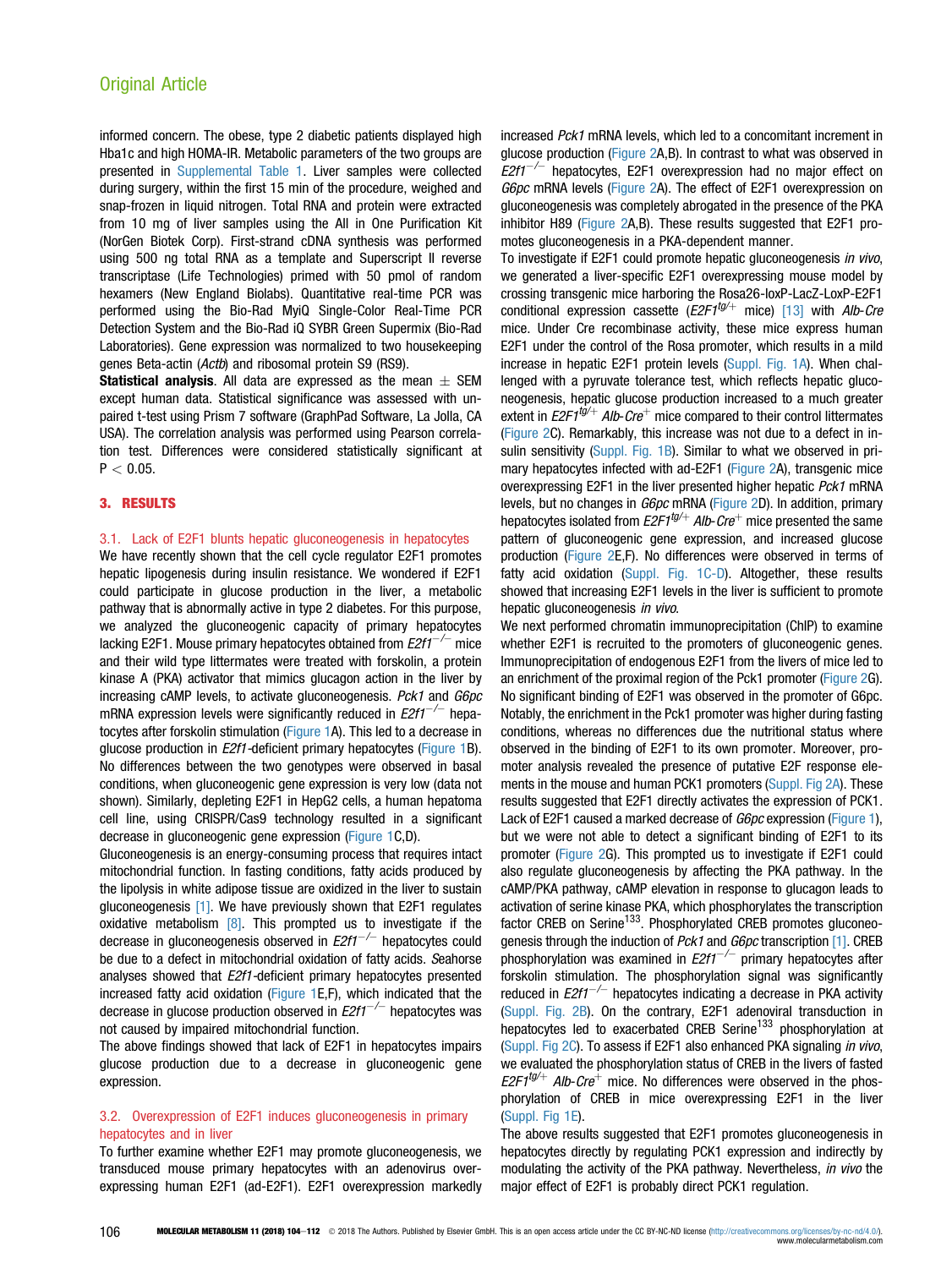

<span id="page-3-0"></span>

Figure 1: E2F1 deficiency reduces gluconeogenesis in hepatocytes. (A) Relative expression levels of Pck1 and G6pc mRNA in primary hepatocytes from  $E2ff^{-/-}$  and  $E2ff^{-/-}$ mice treated for 3 hours with 10  $\mu$ M forskolin (Fsk). (B) Glucose production by  $E2ff^{1/4}$  and  $E2ff^{-1}$  primary hepatocytes treated for 6 hours with 10  $\mu$ M Fsk (n = 3). (C) E2F1 protein levels in  $E2F1^{+/+}$  and  $E2F1^{-/-}$  HepG2 cells. (D) Relative expression levels of PCK1 and G6PC mRNA in  $E2F1^{+/+}$  and  $E2F1^{--/-}$  HepG2 cells incubated overnight in a serumfree medium and treated for 3 hours with forskolin (10 µM) (n = 3). (E) Fatty acid oxidation in E2f1<sup>+/+</sup> and E2f1<sup>-/-</sup> primary hepatocytes. (F) Quantification of the area under curve of the palmitate induced OCR. Data represent the mean  $\pm$  SEM. \*P < 0.05, \*\*P < 0,01, (2-tailed, unpaired t test).

# 3.3. The CDK4/RB1 pathway participates with E2F1 in the control of gluconeogenesis

Given that E2F1 modulates gluconeogenesis in a PKA-dependent manner ([Figure 2](#page-4-0)A,B), we wanted to determine whether CDK4 and RB1, upstream regulators of E2F1, participated in the control of gluconeogenesis. CDK4, when associated with the regulatory D-type cyclins, promotes E2F1 transcriptional activity by phosphorylating RB1 and therefore releasing E2F1 from its repression [\[6\].](#page-8-0) We have previously shown that CDK4 can be activated in response to insulin, both in adipocytes [\[17\]](#page-8-0) and in hepatocytes [\[12\]](#page-8-0). We investigated next, whether the gluconeogenic hormone glucagon could modulate the CDK4/RB1 pathway in hepatocytes. We observed an increase in RB1 Ser $^{780}$ phosphorylation in response to glucagon stimulation in primary hepatocytes ([Figure 3A](#page-5-0)). The same observation was confirmed in HepG2 cells in response to forskolin stimulation [\(Figure 3](#page-5-0)B), which suggests a PKA-dependent activation of CDK4. This dual phosphorylation of RB1 both by insulin and by glucagon in primary hepatocytes was also reproduced in HepG2 cells (Suppl. Fig. 3A-B). These results suggested

that in response to PKA activation, RB1 is released from E2F1 in order to promote the expression of gluconeogenic genes. Consistently,  $Rb1^{-/-}$  hepatocytes showed higher expression levels of Pck1 and G6Pc mRNAs and a concomitant increase in glucose production ([Figure 3](#page-5-0)C,D), which was the reverse phenotype of hepatocytes lacking E2F1 (Figure 1A and B).

Furthermore, primary hepatocytes isolated from  $Cdk4^{-/-}$  mice ([Figure 3](#page-5-0)E,F) or with depleted Cdk4 expression by shRNA (Suppl. Fig. 3C-D) showed decreased gluconeogenic gene expression and glucose production. In a complementary approach, we characterized the gluconeogenic capacity of primary hepatocytes isolated from  $\textit{Cdk4}^{\textit{R24C/R24C}}$  mice, which express a mutant CDK4 protein that is not sensitive to INK4 inhibitors and that is consequently more active [\[15\]](#page-8-0). In sharp contrast with hepatocytes lacking CDK4 activity,  $CdkA^{R24C/R24C}$  hepatocytes had an increased gluconeogenic profile, namely higher *Pck1* and *G6pc* gene expression and increased glucose production [\(Figure 3G](#page-5-0),H). This is in agreement with the observation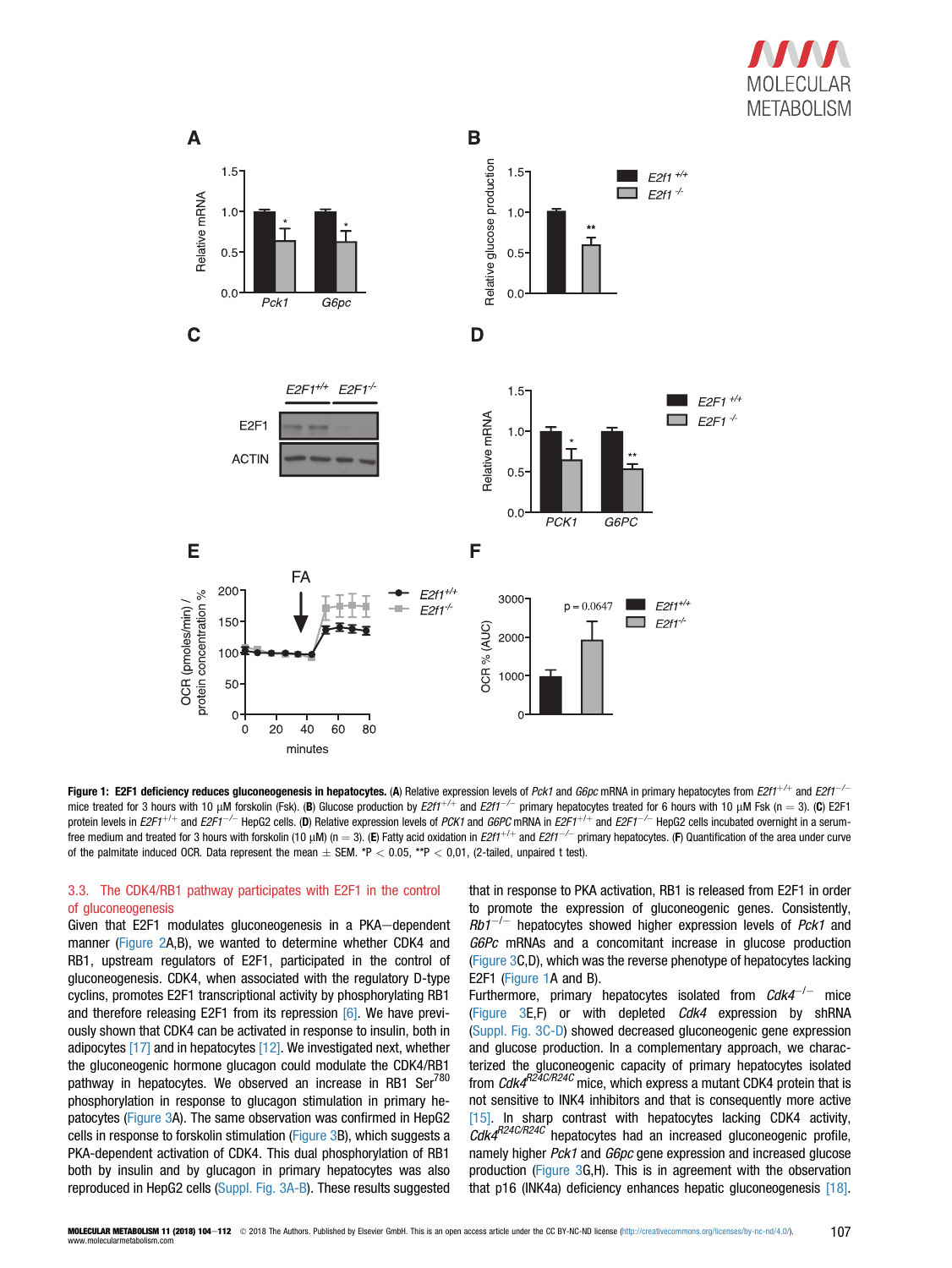<span id="page-4-0"></span>

Figure 2: Overexpression of E2F1 induces gluconeogenesis in hepatocytes and in mice. (A) Relative expression levels of Pck1 and G6pc mRNA and (B) glucose production in primary hepatocytes infected with ad-GFP or ad-E2F1 for 48 hours and treated with forskolin (10 µM) in the presence or absence of the PKA inhibitor H89 (5 µM). (C) Pyruvate tolerance test (n = 6-11) and (D) relative liver expression of Pck1 and G6pc mRNA of E2F1<sup>tg/+</sup> Alb-Cre<sup>+</sup> and control mice (n = 5). (E) Relative mRNA expression levels of Pck1 and G6pc and (F) glucose production in primary hepatocytes from E2F1<sup>tg/+</sup> Alb-Cre<sup>-</sup> and E2F1<sup>tg/+</sup> Alb-Cre<sup>+</sup> mice after forskolin (10 µM) treatment. (G) E2F1 ChIP-qPCR on livers of mice fasted for 24 hours or refed overnigt after a 24-hour fasting (n  $=4-6$ ). Data represent the mean  $\pm$  SEM. \*P  $<$  0.05, \*\*\*P  $<$  0,005 compared to control,  $^{\#}$  P  $<$  0.05 compared to ad-E2F1 (2-tailed, unpaired t test).

Crucially, Cdk4<sup>R24C/R24C</sup> hepatocytes lacking E2f1 presented normalized gluconeogenic gene expression levels and decreased glucose production ([Figure 3](#page-5-0)G,H), which revealed that CDK4 promoted gluconeogenesis in hepatocytes in an E2F1-dependent manner.

The above findings obtained in different genetic models that present an alteration of the CDK4-RB1 pathway support the notion that E2F1 promotes gluconeogenesis in hepatocytes.

# 3.4. E2F1 deficiency reduces gluconeogenesis in mouse models of diabetes

Aberrant increased hepatic gluconeogenesis is the main contributor to hyperglycemia during diabetes [\[2\].](#page-8-0) Mutants for the leptin receptor, db/db mice have hyperphagia, obesity, and type 2 diabetes [\[19\]](#page-8-0). db/ db mice presented increased E2F1 mRNA and protein levels ([Figure 4](#page-6-0)B and Suppl. Fig 4A). In order to determine whether deletion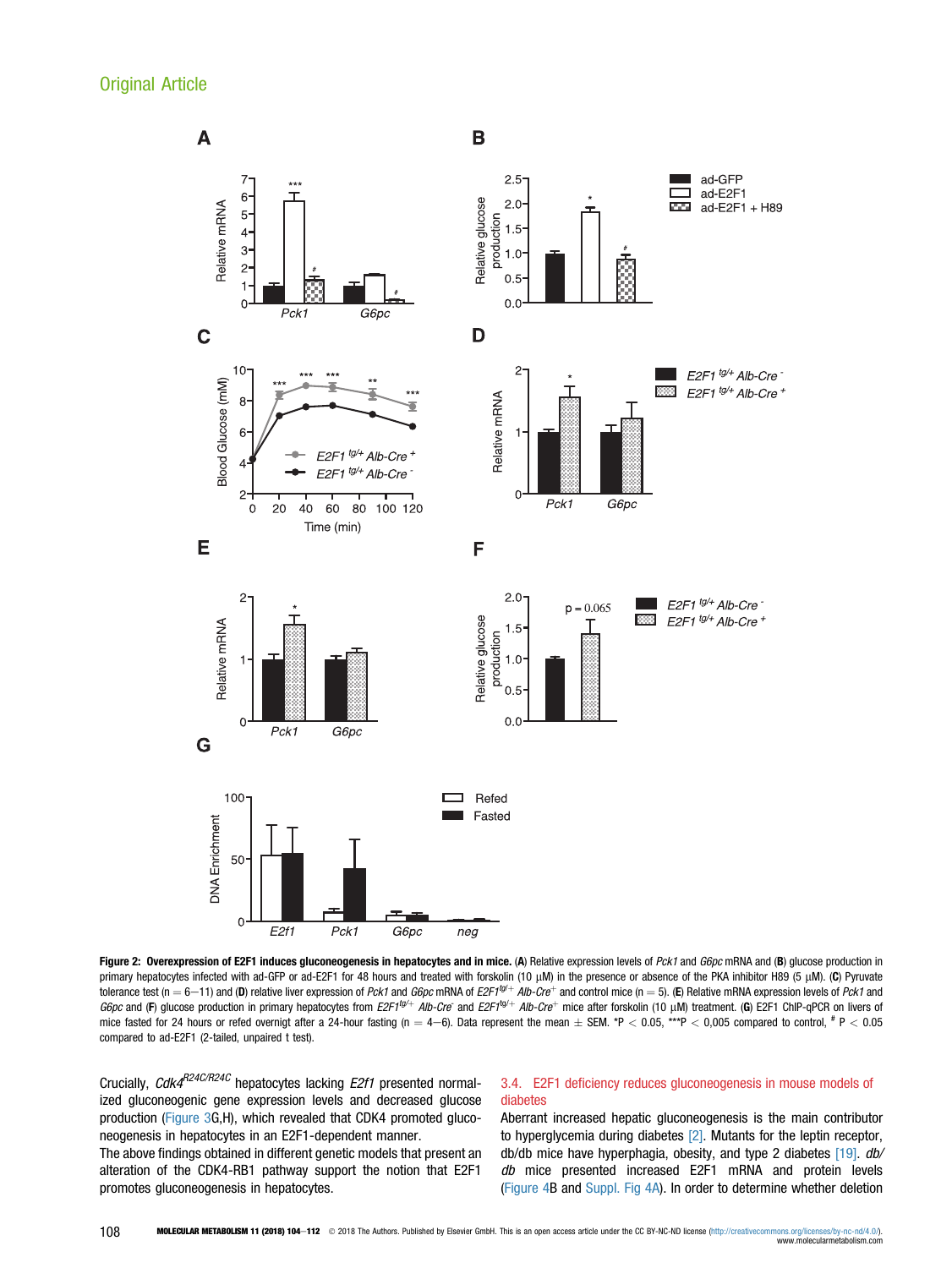

<span id="page-5-0"></span>

Figure 3: The CDK4/RB1 pathway participates with E2F1 in the control of gluconeogenesis. Ser<sup>780</sup> phosphorylation of RB1 in (A) primary hepatocytes treated for 6 hours with glucagon (100 nM) and (B) HepG2 cells treated for 2 hours with 10  $\mu$ M forskolin (n = 3). (C, E and G) Relative Pck1 and G6pc mRNA levels and (D, F and H) glucose production in primary hepatocytes of the indicated genotypes (n = 3) treated with Fsk for 3 or 6 hours, respectively. Data represent the mean  $\pm$  SEM. \*\*P < 0.01, \*\*\*P < 0.005 compared to their controls.  $^{~\#}P< 0.05,~^{~\#}P< 0.01$  compared to  $Cd$ K $^{R24C/R24C}$  hepatocytes (2-tailed, unpaired t test).

of E2f1 could decrease hyperglycemia in diabetic mouse models, we generated  $db/db$  mice invalidated for one allele of E2f1:  $db/db$  $E2f1^{+/-}$ . E2f1 homozygous mutants could not be used in this study because  $db/db$  E2f1<sup>-/-</sup> mice cannot produce sufficient insulin due to defective beta cell function [\[7,12\].](#page-8-0)  $db/db$   $E2f1^{+/-}$  mice developed obesity and became hyperinsulinemic like their  $db/db$   $E2f1^{+/+}$  littermates (Suppl. Fig 4B,C) but presented E2f1 levels in the liver comparable to non-diabetic mice ([Figure 4](#page-6-0)B). Remarkably, partial deletion of *E2f1* in the *db/db* background was sufficient to significantly decrease fasting blood glucose levels ([Figure 4](#page-6-0)A). This was associated with an almost complete normalization of Pck1 mRNA levels and a significant decrease of G6pc gene expression ([Figure 4B](#page-6-0)).

Next, in order to assess if the amelioration of hyperglycemia in  $db/db$ mice lacking one copy of E2f1 was due to decreased E2F1 activity in

the liver, we generated liver-specific  $E2f1^{-/-}$  mice ( $E2f1$  LKO) and fed them with a high fat diet (HFD). HFD-induced obesity is considered to be a more accurate representation of human type 2 diabetes onset [\[19\]](#page-8-0). After 12 weeks on this diet, E2f1 LKO mice showed no differences in body weight compared to their wild-type littermates (Suppl. Fig. 4D). However, *E2f1* LKO mice presented decreased fasting hyperglycemia ([Figure 4](#page-6-0)C). After sacrifice, liver gene expression was analyzed and E2f1 LKO mice showed a marked decrease in gluconeogenic gene expression compared to their control littermates [\(Figure 4](#page-6-0)D). Similarly to what we had observed in the livers of  $E2F1^{tg/+}$  Alb-Cre<sup>+</sup> mice, the changes in hepatic gluconeogenic gene expression were not a consequence of differences in PKA activity (Suppl. Fig 4F).

These results demonstrate that E2F1 contributes to hyperglycemia during obesity by regulating hepatic gluconeogenesis.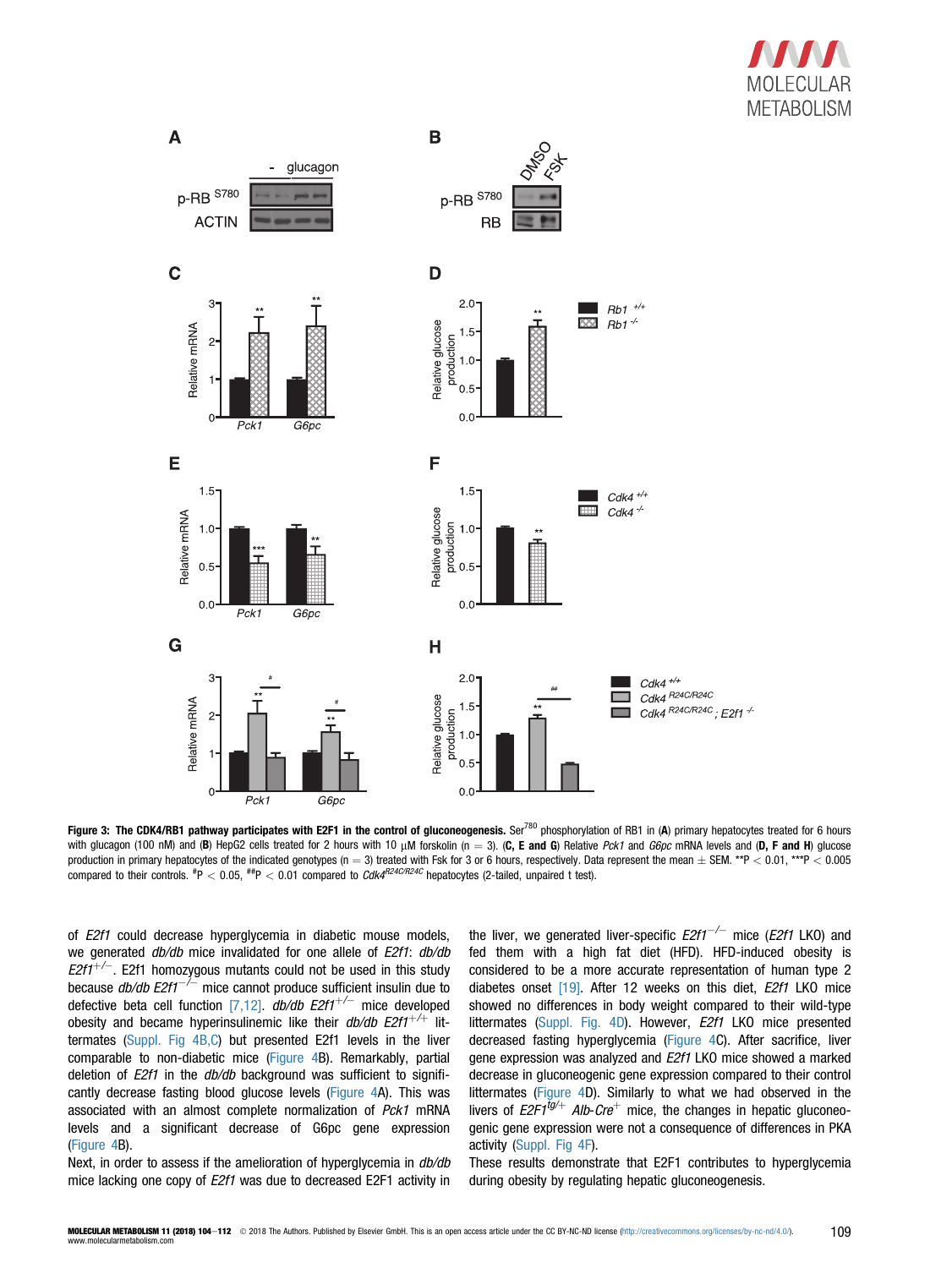<span id="page-6-0"></span>

Figure 4: E2F1 deficiency reduces hyperglycemia in diabetic mouse models. (A) Fasting glycemia and (B) relative liver mRNA expression levels of the indicated genes in  $db/+$  $E2f1^{+/+}$ , db/db  $E2f1^{+/+}$  and db/db  $E2f1^{+/-}$  mice (n = 5-10). (C) Fasting glycemia and (D) relative liver mRNA expression levels of the indicated genes in  $E2f1$  LKO and control mice fed for 12 weeks on high fat diet (n = 6). Data represent the mean  $\pm$  SEM. \*P < 0.05, \*\*P < 0.01,\*\*\*P < 0.005 (2-tailed, unpaired t test).

# 3.5. E2F1 mRNA expression is increased in the livers of diabetic patients and correlates with PCK1 levels

Next, we sought to examine whether hepatic E2F1 could also contribute to hyperglycemia in humans. For this purpose, we quantified E2F1 mRNA levels in liver biopsies from a cohort of 38 human patients (the metabolic profiles of these patients are presented in Suppl. Table 1). E2F1 mRNA levels were significantly increased in the livers of obese diabetic patients compared to lean patients (Figure 5A). Moreover, analyzing liver gene expression in the whole cohort, we found a significant correlation between E2F1- and PCK1 mRNA levels (Figure 5B).

# 3.6. Pharmacological inhibition of E2F1 reduces hyperglycemia in diabetic mice

Given that E2F1 contributes to hyperglycemia during insulin resistance (Figure 4), we investigated whether targeting E2F1 activity could be used to treat hyperglycemia in diabetic mice. First, mouse primary hepatocytes were treated overnight with the E2F chemical inhibitor HLM006474. This led to a decrease in glucose production that correlated with impaired expression of gluconeogenic genes ([Figure 6](#page-7-0) A,B). Next, wild-type mice fed with a HFD during 16 weeks were treated for ten days with the same compound. Strikingly, treatment with the E2F chemical inhibitor decreased hyperglycemia and completely normalized gluconeogenic gene expression in the liver of this diabetic mouse model [\(Figure 6](#page-7-0) C,D). Noteworthy, the treatment did not have an impact on the body weight of the mice or in the circulating levels of lactate dehydrogenase and of the transaminases ALT and AST, which suggested lack of hepatic toxicity (Suppl. Fig.5 A-C).

#### 4. DISCUSSION

We report here that E2F1 is a major component of the transcriptional response to induce hepatic gluconeogenesis and that this transcription

factor plays a critical role in the pathophysiology of type 2 diabetes by actively contributing to hyperglycemia in diabetic mouse models. Importantly, we show that E2F1 gene expression is increased in human liver biopsies from diabetic patients and that it correlates with the levels of PCK1, which is implicated in the development of hyperglycemia in mice [\[20\]](#page-8-0) and probably also in humans [\[21\].](#page-8-0) Furthermore, we identify that this regulation involves the canonical regulators of E2F1, RB1 and CDK4.

The impact of modulating E2F1 activity on gluconeogenesis was only evident in primary hepatocytes in conditions that mimic the liver during fasting or in mice during insulin resistance. This suggests that the PKA pathway somehow promotes E2F1 action during gluconeogenesis. In this regard, we show that glucagon treatment leads to retinoblastoma protein phosphorylation in hepatocytes [\(Figure 3\)](#page-5-0). These findings are



Figure 5: E2F1 expression is increased in diabetic patients and correlates with PCK1 levels. (A) Relative expression of E2F1 mRNA in livers of lean subjects and obese type 2 diabetic patients ( $n = 10$ ). Data represent the median with individual plots.  $* P < 0.05$  (2-tailed, unpaired t test). (B) Correlation between hepatic E2F1 and PEPCK1 mRNA levels in a cohort of human patients ( $n = 38$ ). A Pearson correlation analysis was performed.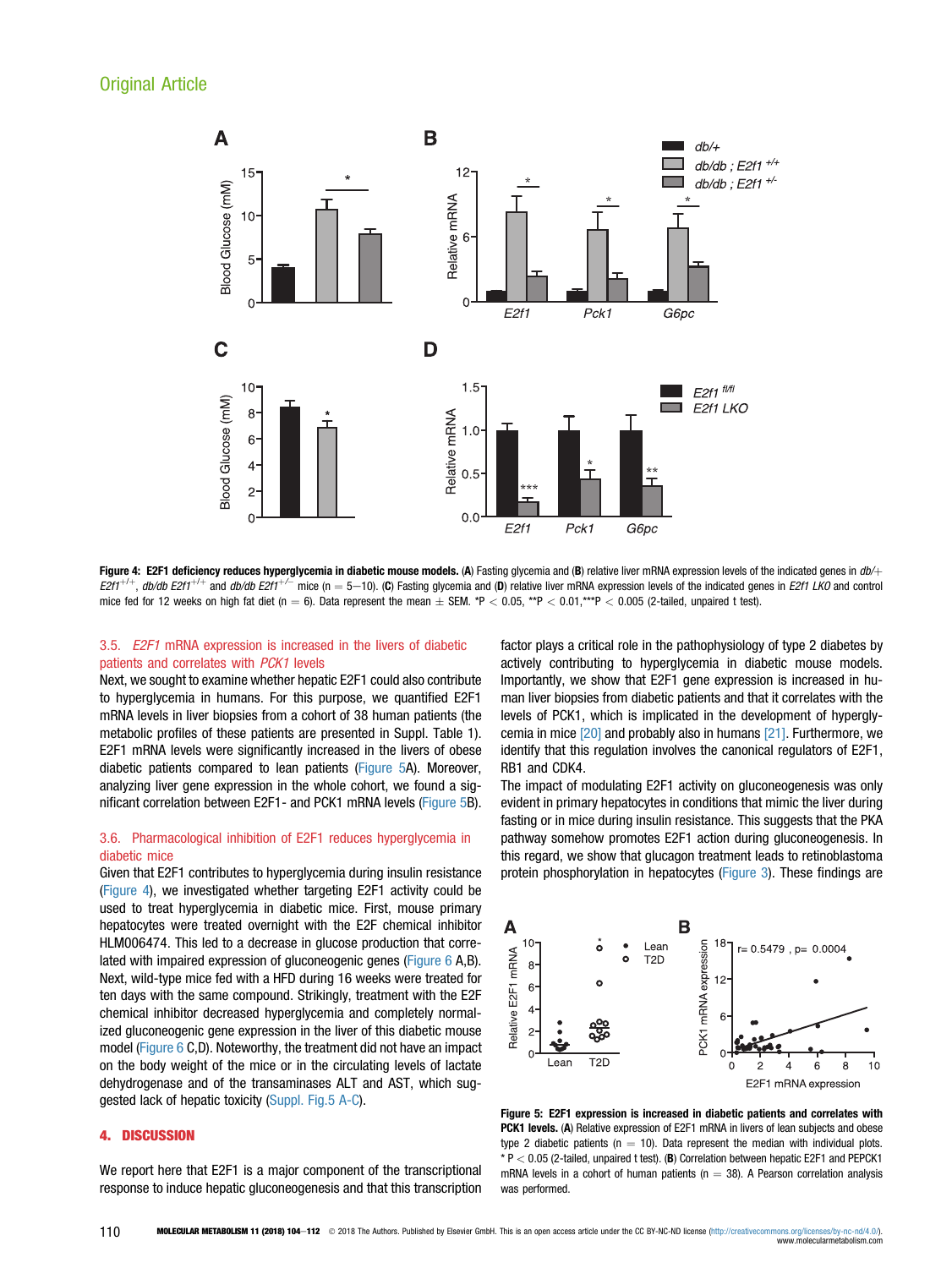

<span id="page-7-0"></span>

Figure 6: Pharmacological inhibition of E2F1 reduces hyperglycemia in diabetic mice. (A) Relative expression levels of Pck1 and G6pc and (B) glucose production in primary hepatocytes incubated overnight with DMSO or a E2F inhibitor (HLM006474, 25 µM) followed by forskolin treatment (10 µM) during 3 hours (n = 4). (C) Fasting glycemia and (D) relative liver mRNA expression levels of the indicated genes of mice fed during 16 weeks with a high-fat diet and treated 10 days with HLM006474 (40 mg/kg/day) or vehicle  $(n = 5-8)$ . Data represent the mean  $\pm$  SEM. \*P < 0.05, \*\*\*P < 0,005 (2-tailed, unpaired t test).

consistent with previous studies in other tissues that have described a PKA-dependent activation of CDK4 in thyroid cells [\[22\]](#page-8-0) and increased RB1 Ser<sup>780</sup> phosphorylation in muscle in response to the administration of isoproterenol, a  $\beta$ -3 adrenergic agonist that also promotes PKA activity [\[8\]](#page-8-0). Moreover, glucagon has been reported to induce, in a PKAdependent manner, chromatin epigenetic changes that are required for the full induction of gluconeogenic gene expression [\[23\]](#page-8-0). It is also possible that the action of E2F1 on gluconeogenesis depends on the interaction with other transcription factors such as CREB, FOXO1, or PPARGC1A, that are activated by PKA, and typically dysregulated during diabetes [\[2\].](#page-8-0) In this regard, it has been shown that E2F1 promotes FOXO1 expression in neurons, which could also be a mecha-nism of gluconeogenic regulation in the liver [\[24\].](#page-8-0)

The dual phosphorylation of RB1 in hepatocytes both by insulin and by glucagon seems paradoxical given that in physiological conditions, depending on the nutritional status, only one signal or the other is active. This dual activation might not accurately reflect the physiological situation in vivo. We could presume that basal E2F1 activity is regulated during the feeding-fasting cycle by other additional mechanisms than the CDK4-RB axis.

Recently, Lee et al. reported that under normal conditions, in the fed state, CDK4 phosphorylates and activates the acetyltransferase GCN5, which, in turn, results in the inhibition of PPARGC1A activity and the decreased expression of its gluconeogenic target genes [\[25\].](#page-8-0) This is at odds with our observations in Cdk4<sup> $-/-$ </sup> hepatocytes ([Figure 3E](#page-5-0),F and Suppl. Fig. 3 C-D). Nevertheless, both Lee et al. and our group reported the hyperphosphorylation of the retinoblastoma protein in the livers of insulin-resistant mice [\[12,25\].](#page-8-0) In addition, hepatic E2F1 expression is increased during diabetes in both mice and humans [\(Figure 4A](#page-6-0),

Suppl. Fig. 4A, and [Figure 5](#page-6-0)A). This indicates that in the diabetic state there is a pathological hyperactivation of the CDK4-RB1-E2F1 pathway in the liver that contributes to hyperglycemia. This conclusion is supported by the fact that specifically depleting E2F1 in the liver reduces gluconeogenesis and decreases hyperglycemia in a diabetic mouse model ([Figure 4](#page-6-0) C,D). One possible explanation for the increased hepatic E2F1 activity during diabetes is the increased chronic inflammation and reticulum stress observed during this pathological state [\[26\]](#page-8-0). Interestingly, increased E2F1 expression and retinoblastoma protein hyperphosphorylation has also been observed in the white adipose tissue from obese rodents and humans  $[27-29]$  $[27-29]$  $[27-29]$ . This suggests that E2F1 activity may also contribute to the pathophysiology of insulin resistance in other tissues than the liver.

In conclusion, the results presented here, along with our previous finding that E2F1 contributes to hepatic steatosis, demonstrate that this transcription factor critically contributes both to hyperlipidemia and hyperglycemia during insulin resistance. This suggests that an interesting therapeutic window exists to simultaneously target these two key metabolic pathways that are abnormally increased in type 2 diabetes.

#### AUTHOR CONTRIBUTIONS

AG, PDD, and LF conceptualized the study and designed the experiments. AG, PDD, ICLM, BD, EB, and JSA performed the experiments. CB and FP performed the human study. AG, PDD, and LF wrote the manuscript. LF is the guarantor of the study and has full access to the data in the study and takes responsibility for the integrity of the data and the accuracy of the data analysis.